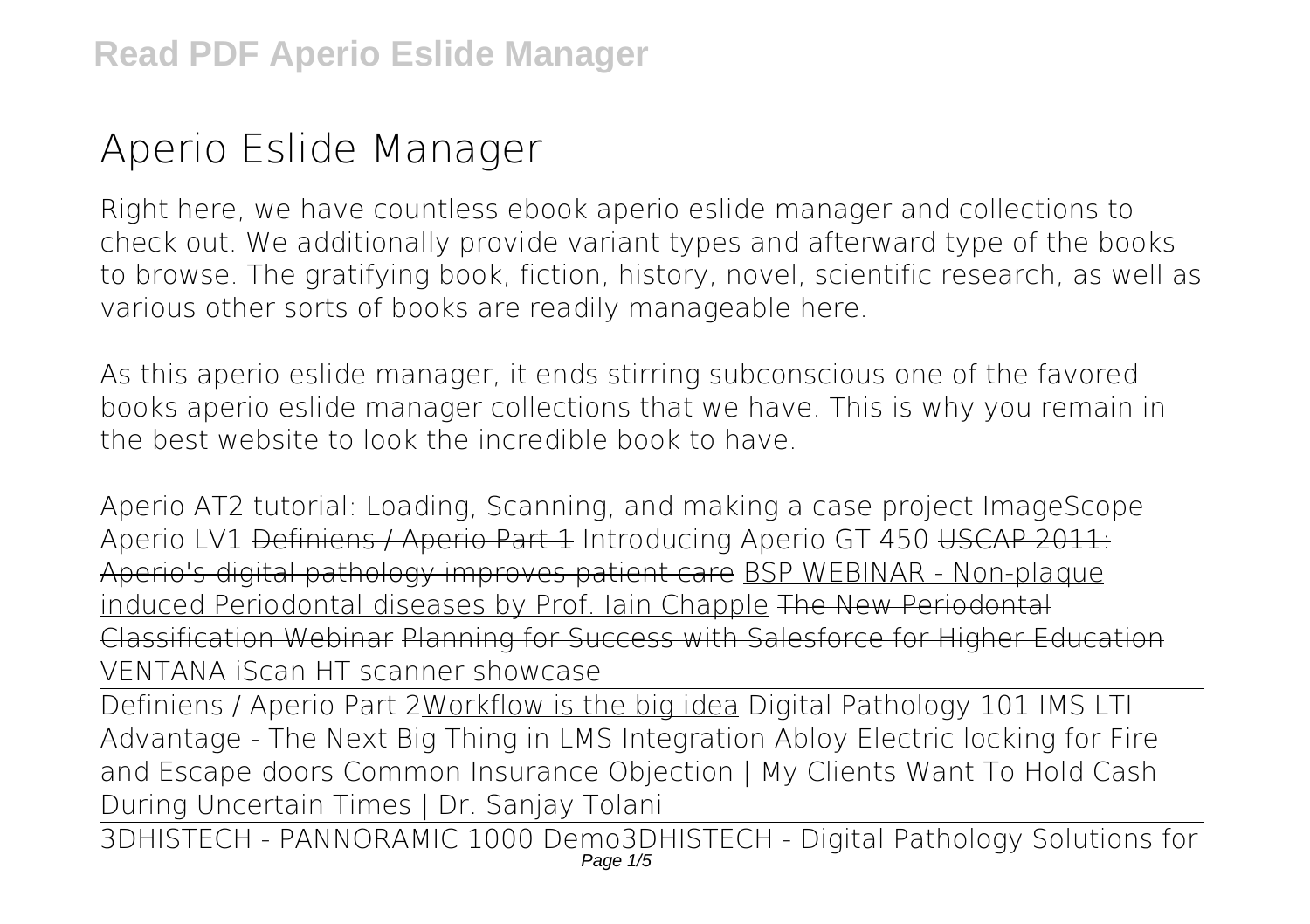*Routine Pathology Digital Pathology Virtuoso image and workflow management software, pathologist workflow made easy* **Aperio Eslide Manager** © 2006 - 2013 All Rights Reserved | About eSlide Manager ...

**eSlide Manager - Login**

Aperio eSlide Manager provides full scalability and optimal performance from single-site installations to multi-site global hub and spoke networks. With dedicated workflows for research and biopharma coupled with an intuitive interface, Aperio eSlide Manager is the ideal solution to meet the diverse needs of both entry-level and enterprise digital pathology users.

**Aperio eSlide Manager - Digital Pathology Slide Management ...**

The VARI Aperio® ePathology server has been upgraded from 11.2 (Spectrum) to 12.3 (eSlide Manager) in order to comply with new federal information security requirements. Read the release notes here .

**eSlideManager - Login** Login Help - Select user from 'Demo login' then click 'User Login'.

**eSlide Manager - Login**

Aperio eSlide Manager Comprehensive digital pathology software solution for efficient management of whole slides and integrated case information. Learn more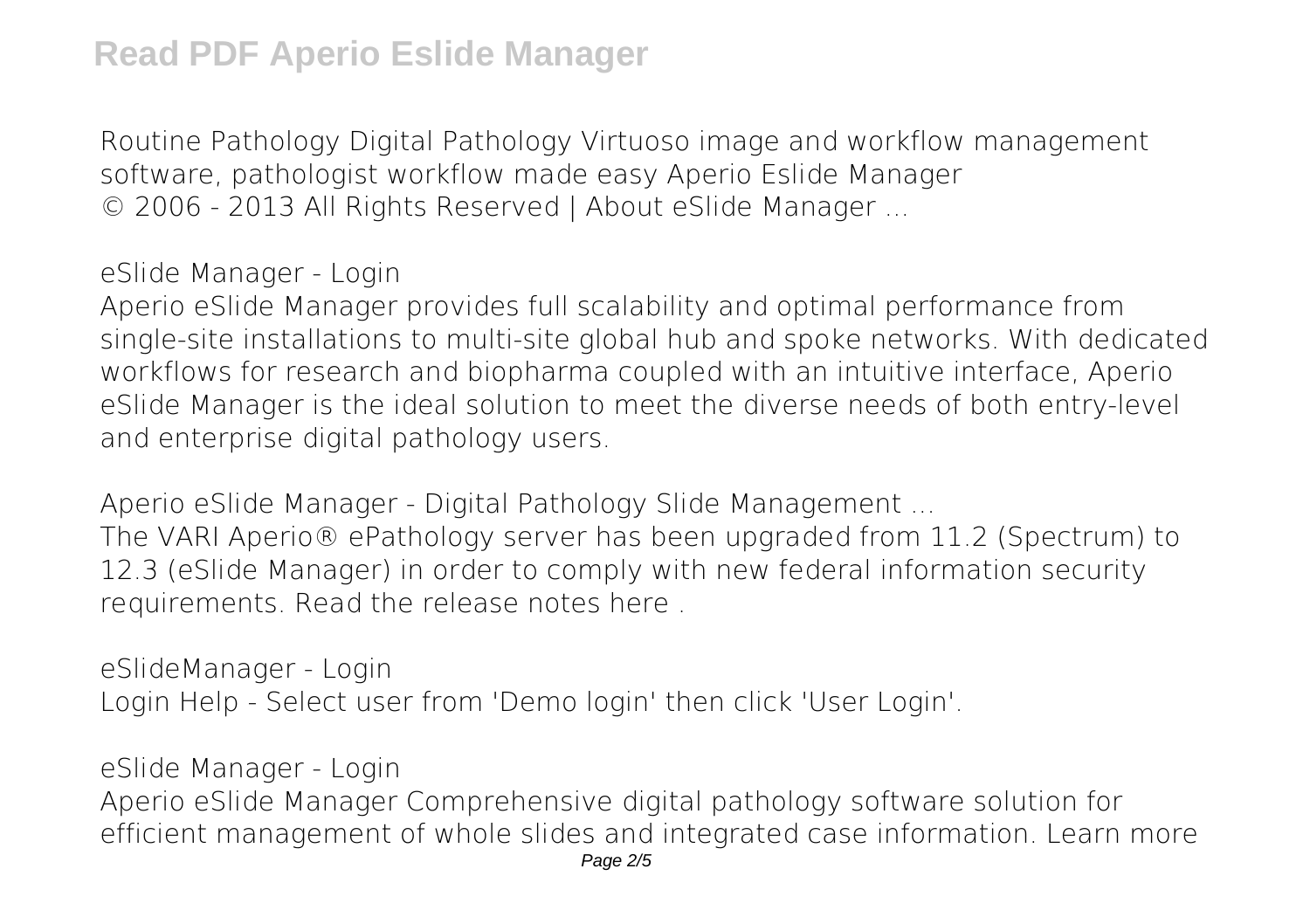**Aperio Digital Pathology Management Software: Leica Biosystems** You have unsaved changes

**eSlideManager - Login - eudemo.aperio.com** You have unsaved changes

**eSlideManager - Login**

eSlide Manager is a web-based digital pathology information management system developed for advanced visualization, digital slide viewing, workflow management, data archival, intelligent retrieval, and image analysis.

**eSlide Manager User Guide** © 2006 - 2014 All Rights Reserved | About eSlide Manager ...

**eSlide Manager - Login** © 2006 - 2019 All Rights Reserved | About eSlideManager ...

**eSlideManager - Login**

eSlide Manager (formerly Spectrum) is the database system developed by Aperio to house, manage and analyze whole slides and TMAs scanned on Aperio systems. The Aperio Toolbox must be run through eSlide Manager. eSlide Manager is also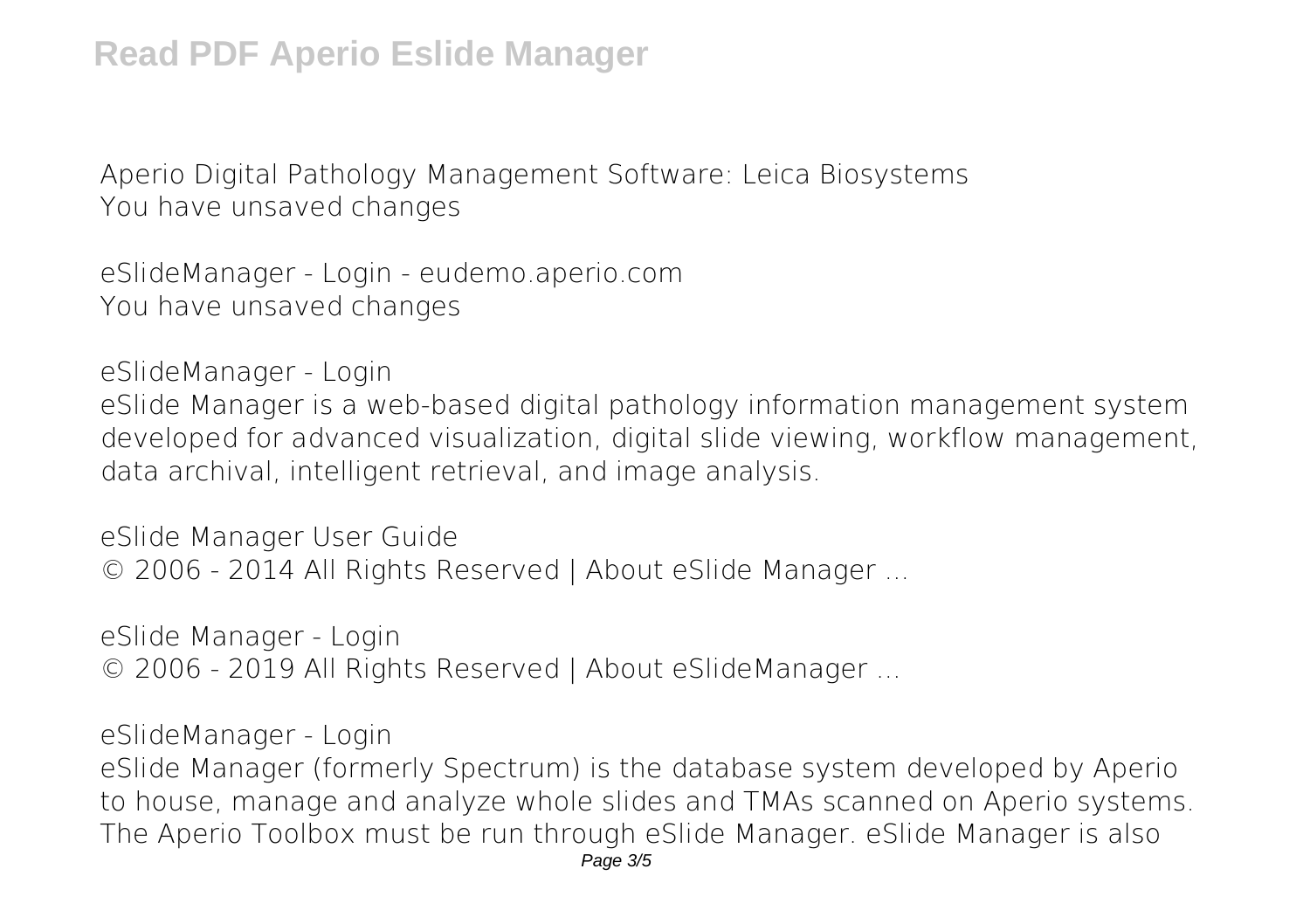linked to Aperio's Second Slide program to share slides between individuals.

**Oncology Tissue Services of Johns Hopkins University** `ÌWorkflow integration – The eSlide Manager digital pathology information management software suite integrates image analysis seamlessly into your digital pathology workflow, requiring no additional work by the lab or pathologist. With the click of a button, the algorithm is executed while you review the eSlide. Aperio ePathology Algorithms

**Aperio ePathology Image Analysis User's Guide** The eSlide Manager WebViewer formerly available only in Aperio Network Applications such as Case Assembly, is now available from any eSlide Manager page that contains images. For more information, see "Chapter 4: New WebViewer"

**Aperio eSlide Manager Release 12**

2 Aperio eSlide Manager WebViewer Remote-Use Specifications, Revision B © Leica Biosystems Imaging, Inc. 2020 Monitor (Display) Minimum Specifications: ` Luminance:  $\Box$  300 Cd/m^2 ` Contrast Ratio:  $\Box$ 1000:1 ` Color Gamut: > 99% sRGB ` Display technology: IPS. ` Recommended models: y Dell MR2416 24-inch (1920 x 1200), (cleared monitor under K190332).